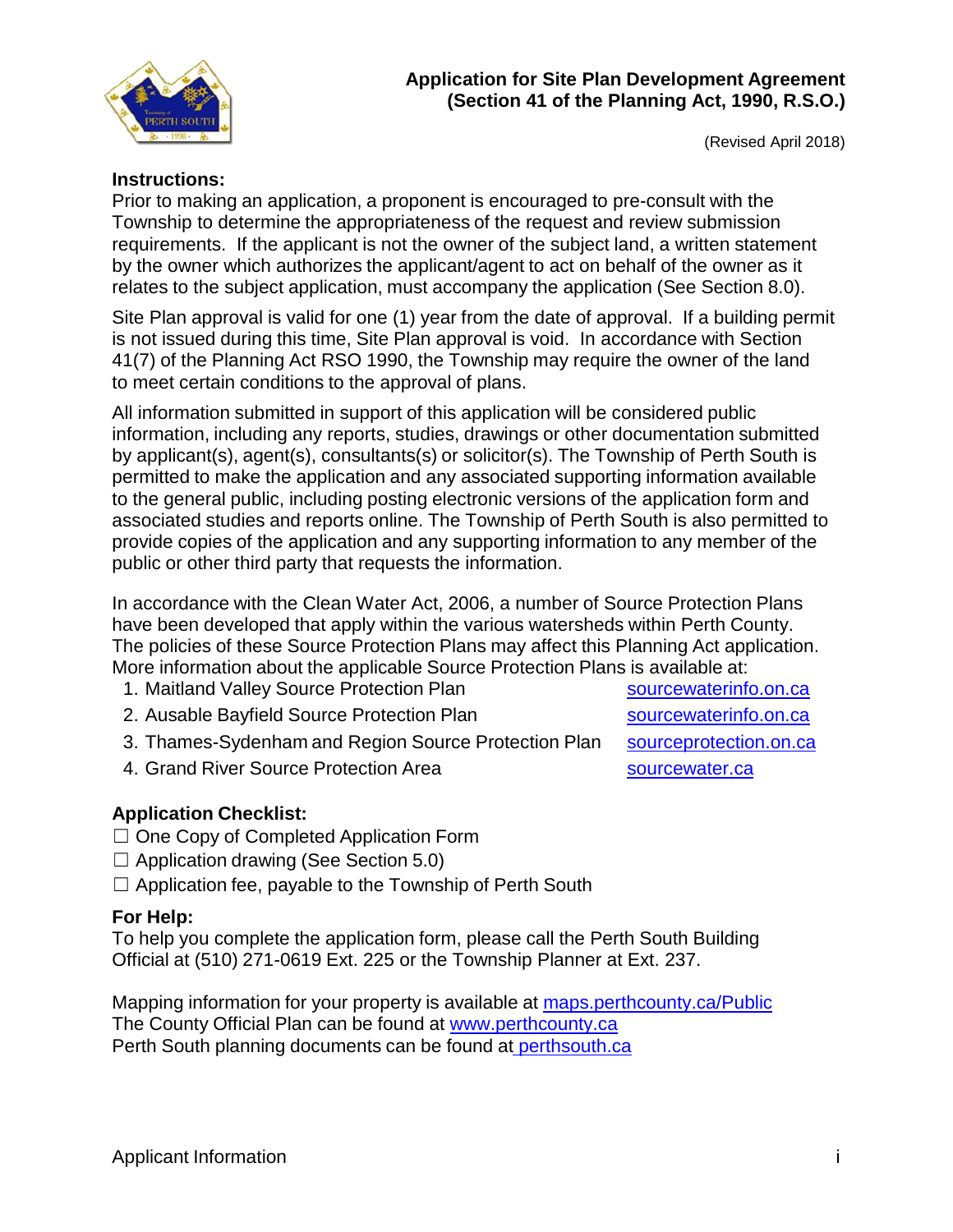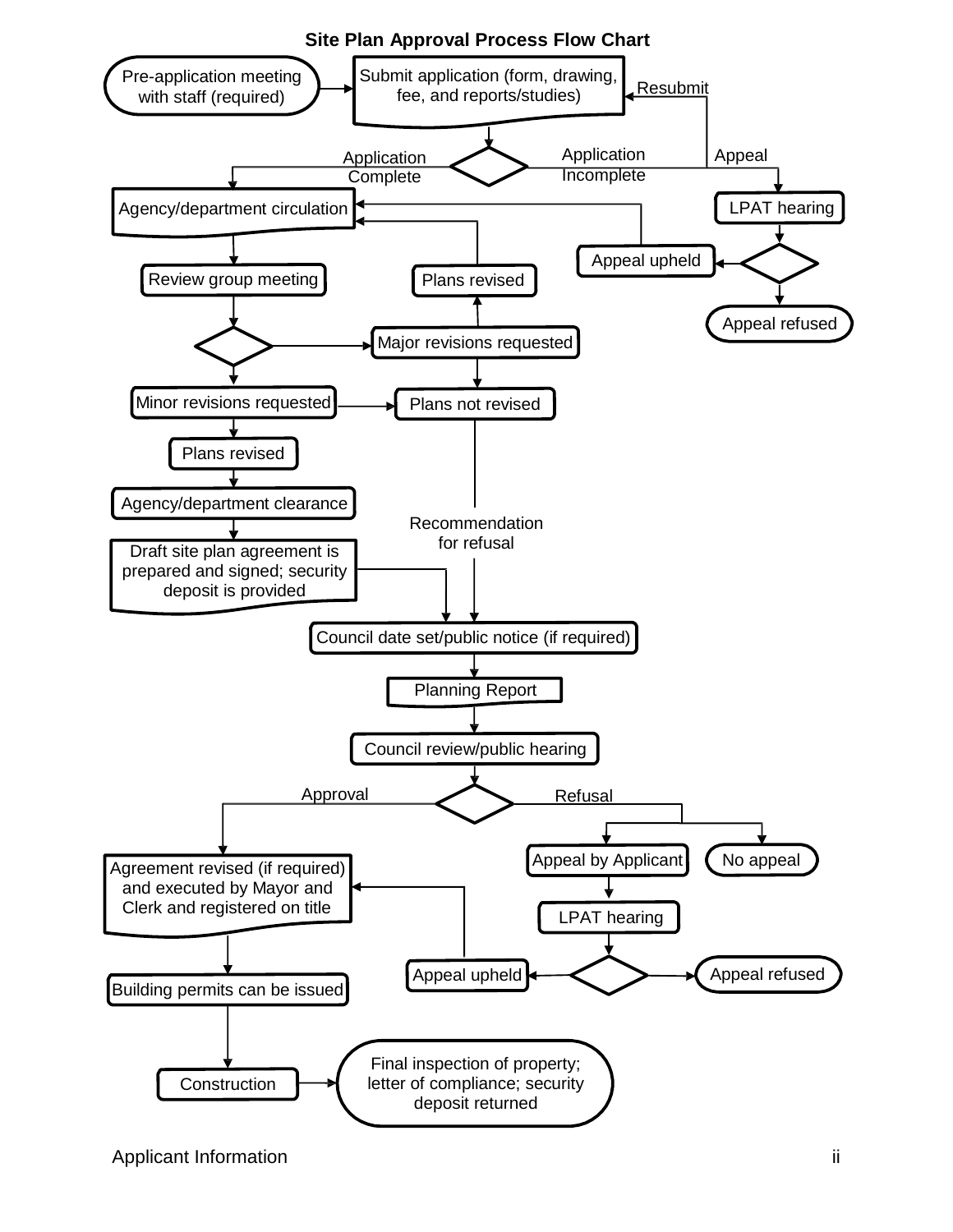Application #:\_

| <b>FOR OFFICE USE ONLY</b> |              |
|----------------------------|--------------|
| Roll:                      | Date rec'd:  |
| Fee required:              | Receipt No.: |
| <b>OP Designation:</b>     | Zone:        |

| 1.0 Applicant Information                                                                                                                                                                                                                            |                                                                     |              |              |  |  |  |  |
|------------------------------------------------------------------------------------------------------------------------------------------------------------------------------------------------------------------------------------------------------|---------------------------------------------------------------------|--------------|--------------|--|--|--|--|
| Owner(s)                                                                                                                                                                                                                                             |                                                                     |              |              |  |  |  |  |
| Name:                                                                                                                                                                                                                                                |                                                                     |              |              |  |  |  |  |
| Address:                                                                                                                                                                                                                                             |                                                                     | Postal Code: |              |  |  |  |  |
| Phone:                                                                                                                                                                                                                                               | Cell:                                                               | Email:       |              |  |  |  |  |
| Applicant (complete if applicant is not the owner)                                                                                                                                                                                                   |                                                                     |              |              |  |  |  |  |
| Name:                                                                                                                                                                                                                                                |                                                                     |              |              |  |  |  |  |
| Address:                                                                                                                                                                                                                                             |                                                                     | Postal Code: |              |  |  |  |  |
| Phone:                                                                                                                                                                                                                                               | Cell:                                                               | Email:       |              |  |  |  |  |
| Agent (if applicable)                                                                                                                                                                                                                                |                                                                     |              |              |  |  |  |  |
| Name:                                                                                                                                                                                                                                                |                                                                     |              |              |  |  |  |  |
| Address:                                                                                                                                                                                                                                             |                                                                     | Postal Code: |              |  |  |  |  |
| Phone:                                                                                                                                                                                                                                               | Cell:                                                               | Email:       |              |  |  |  |  |
|                                                                                                                                                                                                                                                      | 1.1 Which of the above is correspondence to be sent to? (check one) |              |              |  |  |  |  |
| Owner $\square$                                                                                                                                                                                                                                      | Applicant $\Box$                                                    |              | Agent $\Box$ |  |  |  |  |
| 2.0 Location of the Subject Land                                                                                                                                                                                                                     |                                                                     |              |              |  |  |  |  |
| <b>Street Address:</b>                                                                                                                                                                                                                               |                                                                     |              | Ward:        |  |  |  |  |
| Legal Description:                                                                                                                                                                                                                                   |                                                                     |              |              |  |  |  |  |
| 3.0 Names and addresses of any mortgagees, or holders of other encumbrances:                                                                                                                                                                         |                                                                     |              |              |  |  |  |  |
|                                                                                                                                                                                                                                                      |                                                                     |              |              |  |  |  |  |
| <b>4.0 Total Building Floor Area</b>                                                                                                                                                                                                                 |                                                                     |              |              |  |  |  |  |
| Proposed:<br>Existing:                                                                                                                                                                                                                               |                                                                     |              |              |  |  |  |  |
| 5.0 Application Drawing(s)                                                                                                                                                                                                                           |                                                                     |              |              |  |  |  |  |
| In order to process a Site Plan Development Agreement under Section 41 of The<br>Planning Act, this application must be accompanied by a drawing or drawings showing<br>the information described in Section 3.2 of the Site Plan Design Guidelines. |                                                                     |              |              |  |  |  |  |